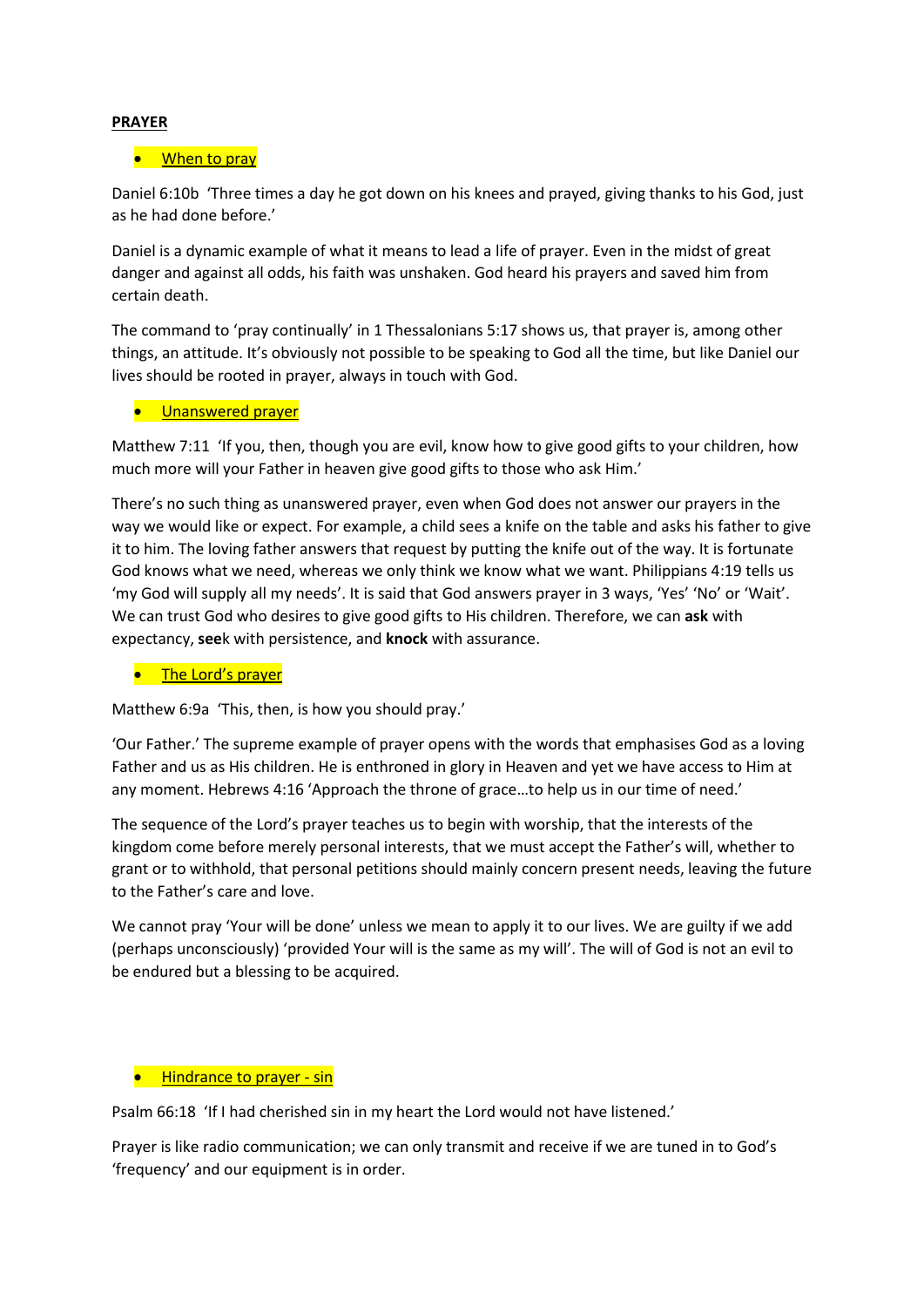Barriers to real prayer are not only 'sin' but also the 'cherishing' of sin. Also an unforgiving spirit, the harbouring of a grudge, the subtle wish for another's harm, the envy that corrupts the heart – these attitudes always prove impassable barriers to spontaneous prayer and break the circuit.

Isaiah 59:2-3 states, 'Your iniquities have separated you from your God…so that He will not hear.'

## Hindrance to prayer – anxiety

Philippians 4:6 'Do not be anxious about anything, but in every situation, by prayer and petition, with thanksgiving, present your requests to God.'

The sense of the first part of this verse is 'do not be full of care for anything.' We must, of course, be careful, but the trouble is when our care turns into anxiety. We can gain encouragement from Romans 8:28, 'And we know that in all things God works for the good of those who love Him, who have been called according to His purpose.' So we can confidentially trust God rather than being left worried or anxious. If you worry, you do not trust; if you trust you do not worry.

## ● Hindrance to prayer – lack of thought control

Philippians 4:8 'Finally, brothers and sisters, whatever is true, whatever is noble, whatever is right, whatever is pure, whatever is lovely, whatever is admirable – if anything is excellent or praiseworthy – think about such things.'

Augustine said, 'An evil thought passes your door first as a stranger. Then it enters as a guest. Then it installs itself as a master.' As we think so we live.

In prayer we need to 'take captive every thought' (2 Corinthians 10:5). In the matter of concentration, some may find it helpful to pray aloud, if tired to stand up or make a note of things to pray about later.

Sometimes distracting thoughts are a spiritual attack. If they are temptations, pray that you will be protected and guarded from sin; if irrelevancies, that the Lord would grant you clear thinking; if they are responsibilities that you have, pray that you will be conscientious and efficient. In this way you can turn distractions into prayerful victories.

## Hindrance to prayer – lack of sincerity

Mark 6: 7-8 'And when you pray, do not keep on babbling like pagans, for they think they will be heard because of their many words. Do not be like them, for your Father knows what you need before you ask Him.'

Jesus taught that our prayers do not need to be long and 'impressive'. He is more interested in quality not quantity.

Our sincerity can be judged by the effort we put into prayer. We get an insight into what prayer meant to the Lord when we read how much it cost Him, 'He prayed more earnestly and His sweat was like drops of blood falling to the ground.' (Luke 22:44)

Lack of faith is a hindrance to prayer. We read in James 1:6-7 'But when you ask Him, be sure that your faith is in God alone. Do not waver, for a person with divided loyalty is as unsettled as a wave in the ocean that is blown and tossed by the wind. Such people should not expect to receive anything from the Lord.'

## **Hints on prayer**